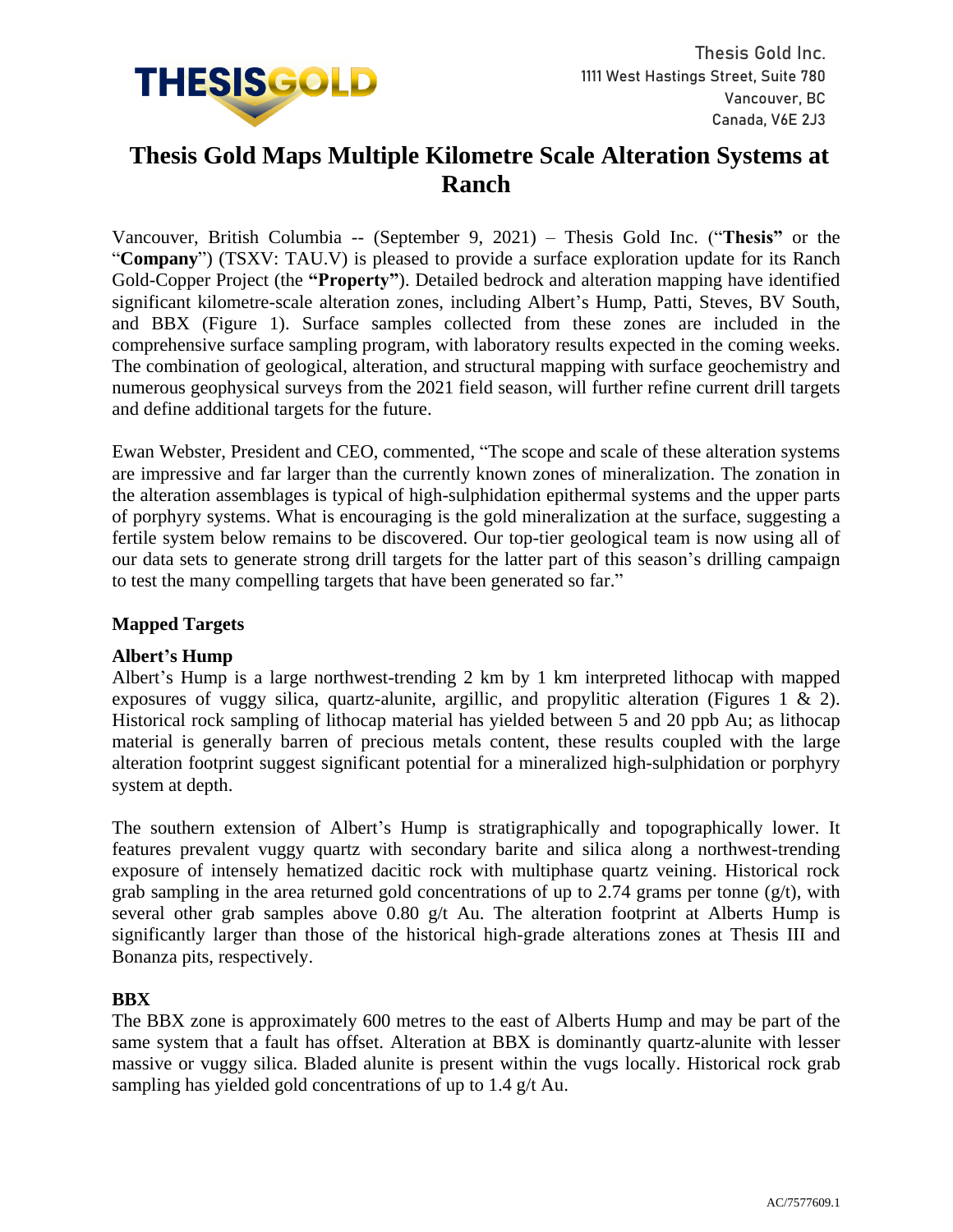

# **Patti and Steves**

Patti and Steves display typical high-sulphidation epithermal alteration zonation, grading from a vuggy silica core into massive silica and argillic alteration and an extensive propylitic-altered envelope. Sparse outcrop between Patti and Steves is also silicified and pervasively altered, suggesting these areas may be a part of a single, much larger alteration system. Vuggy silica displays evidence of secondary bladed barite and alunite growth in vugs, an important indication of multiphase fluid flow necessary for precious metals precipitation. Historical rock grabs in the area include a peak value of 68.2 g/t Au.



**Figure 1:** 2021 bedrock lithology and alteration mapping at Ranch.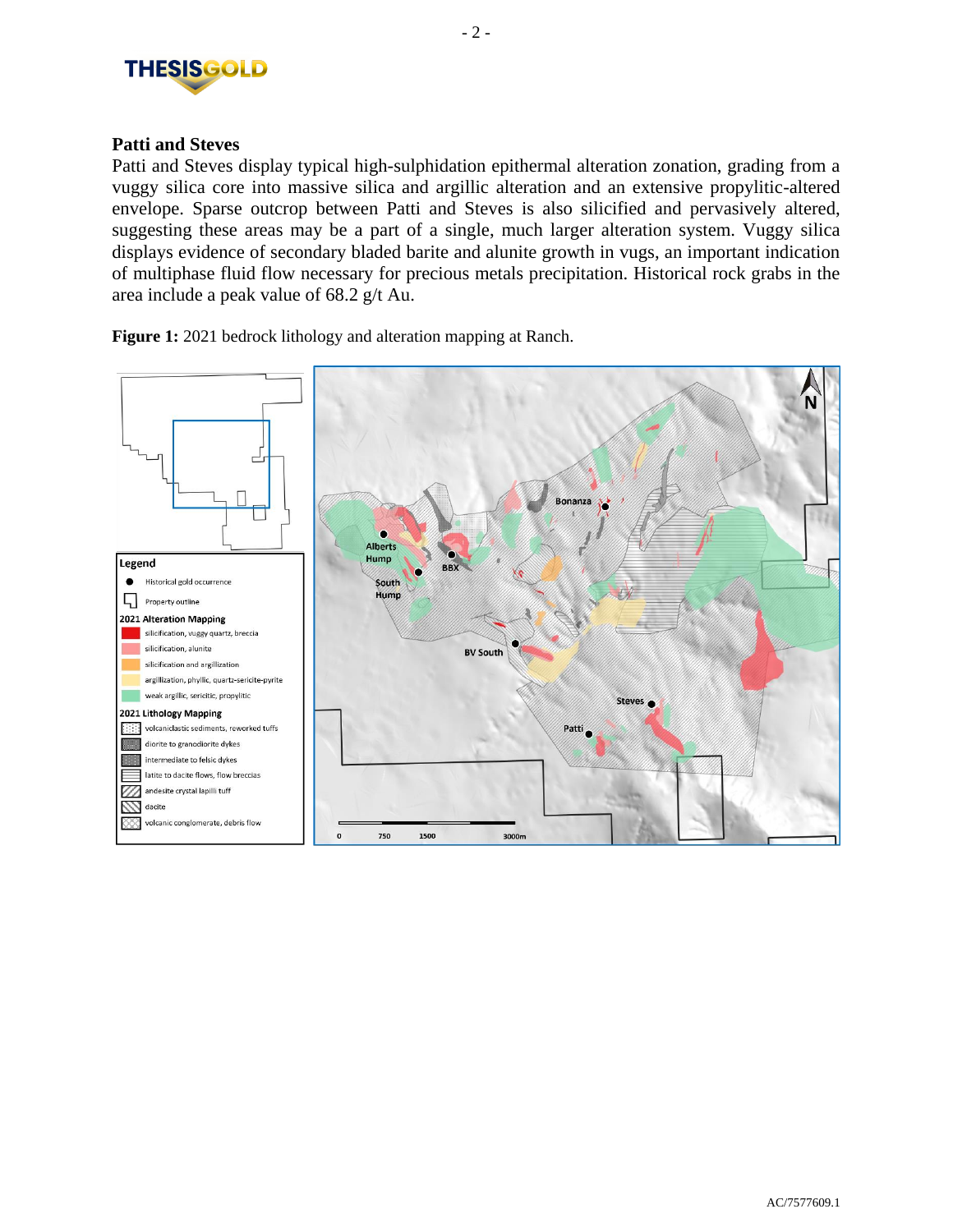



**Figure 2:** 2021 alteration mapping at Albert's Hump and South Hump.

Thesis has also completed a regional geochemical surface sampling program consisting of >8,000 soil samples >1,000 rock grab samples. The surface geochemistry sampling results will be incorporated into a rigorous targeting review with 2021 geophysical surveys and bedrock mapping programs to produce robust drill targets for current and future drilling campaigns.

The technical content of this news release has been reviewed and approved by Michael Dufresne, M.Sc, P.Geol., P.Geo., a qualified person as defined by National Instrument 43- 101.

On behalf of the Board of Directors **Thesis Gold Inc.**

*"Ewan Webster"*

Ewan Webster Ph.D., P.Geo. President, CEO and Director

#### **About Thesis Gold Inc.**

Thesis Gold is a mineral exploration company focused on proving and developing the resource potential of the 17,832-hectare Ranch Gold Project located in the "Golden Horseshoe" area of northern British Columbia, approximately 300 km north of Smithers, B.C. For further details about the Ranch Gold Project, please refer to the Company's current geological Technical Report dated September 18, 2020 available under the Company's profile on SEDAR at www.sedar.com.